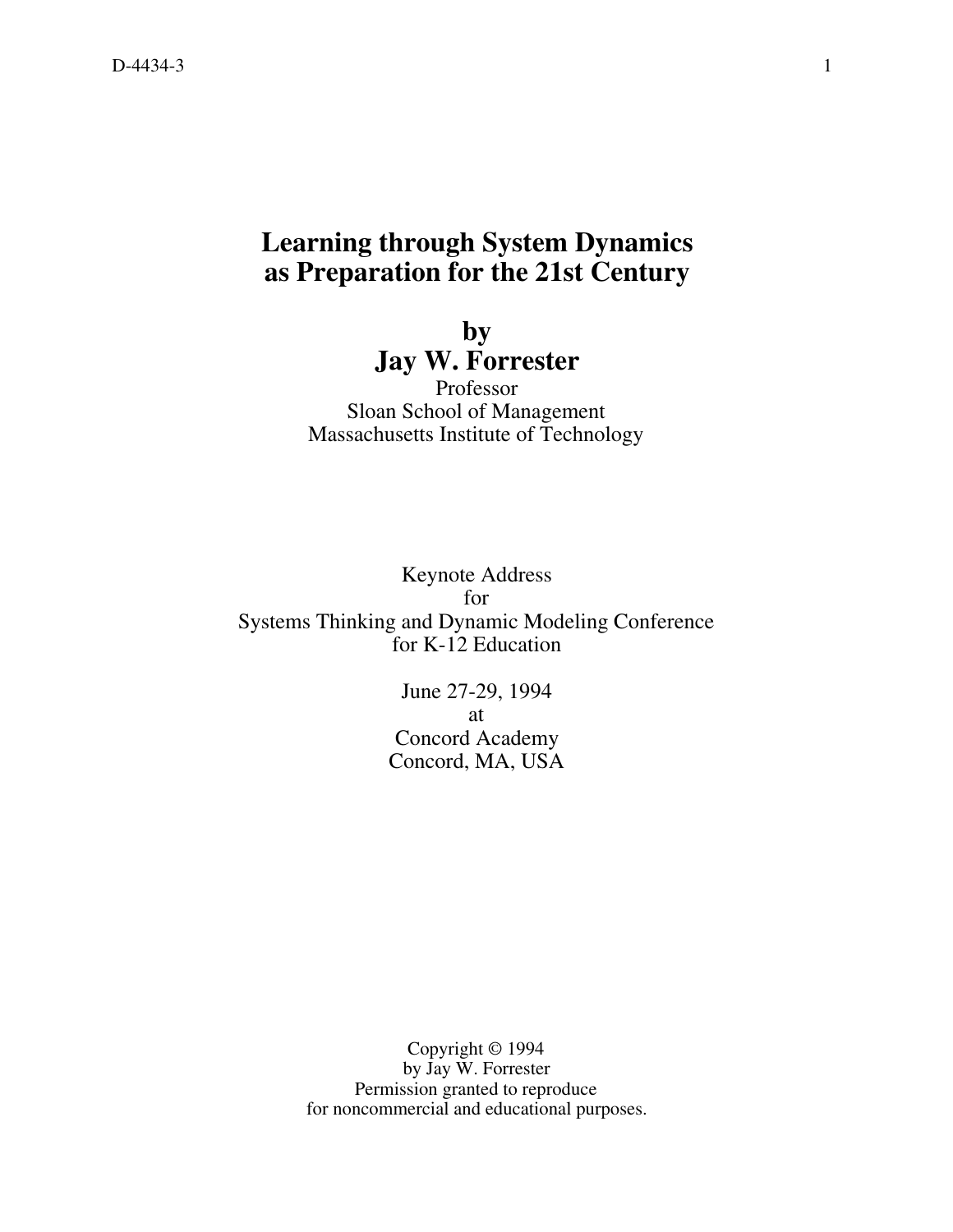# **Contents**

| DEVELOPING PERSONAL SKILLS                                   | 3                |
|--------------------------------------------------------------|------------------|
| <b>Basis for Clear Thought and Communication</b>             | $\boldsymbol{3}$ |
| <b>Building Courage</b>                                      | 5                |
| <b>Personal Philosophy</b>                                   | 6                |
| <b>Seeing Interrelatedness</b>                               | $\overline{7}$   |
| "Renaissance Man," Unifying Knowledge, Mobility              | $\overline{7}$   |
| <b>OUTLOOK AND PERSONALITY</b>                               | 8                |
| <b>Confidence in Creating the Future</b>                     | 9                |
| <b>Authoritarian vs. Innovative Personality</b>              | 9                |
| <b>Mental Models and Computer Models</b>                     | 10               |
| UNDERSTANDING THE NATURE OF SYSTEMS                          | 12               |
| <b>Cause and Effect Not Closely Related in Time or Space</b> | 12               |
| <b>Low-Leverage Policies</b>                                 | 13               |
| <b>High Leverage Policies, Often Wrongly Applied</b>         | 13               |
| <b>We Cause Our Own Problems</b>                             | 14               |
| <b>Drift to Low Performance, Collapse of Goals</b>           | 15               |
| <b>Long-Term vs Short-Term Goals</b>                         | 16               |
| <b>ACHIEVING THE BENEFITS OF A SYSTEMS EDUCATION</b>         | 17               |
| <b>Experience and Participation</b>                          | 17               |
| <b>The Deeper Lessons</b>                                    | 17               |
| <b>Systems Thinking vs System Dynamics</b>                   | 17               |
| <b>Revision of Road Maps</b>                                 | 18               |
| <b>On Teaching Systems</b>                                   | 18               |
|                                                              |                  |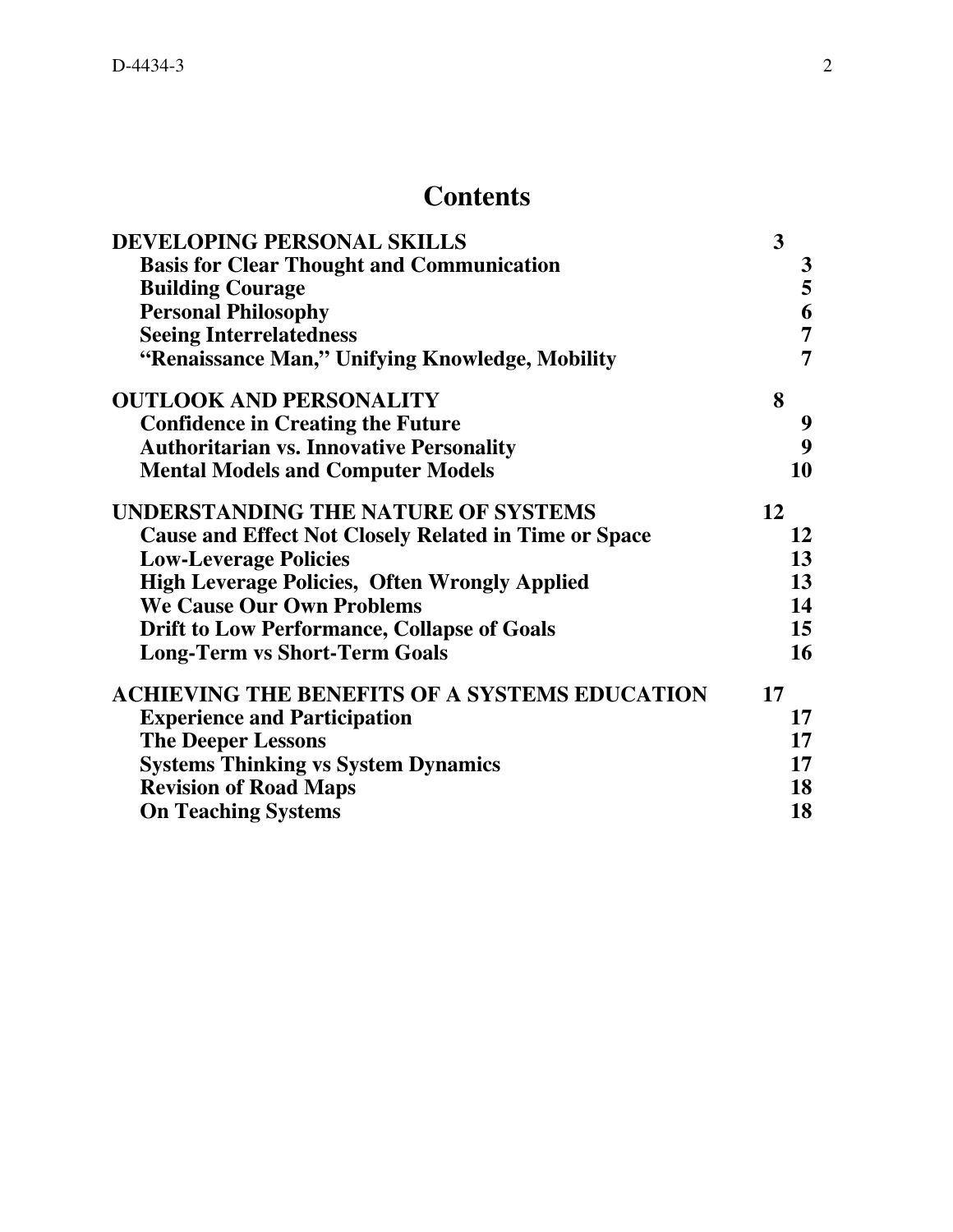# **Learning through System Dynamics as Preparation for the 21st Century**

### by Jay W. Forrester

This conference emphasizes systems thinking and system dynamics modeling. But what should such activities accomplish? We do not expect most students to spend their lives in front of a computer building system dynamics models. What should be the outcome of a systems education beyond the subjects in this week's program?

I believe we should give students a more effective way of interpreting the world around them. They should gain a greater and well-founded confidence for managing their lives and the situations they encounter.

The objectives of a system dynamics education might be grouped under three headings:

- 1. Developing personal skills,
- 2. Shaping an outlook and personality to fit the 21st century, and
- 3. Understanding the nature of systems in which we work and live.

## **DEVELOPING PERSONAL SKILLS**

A system dynamics education should sharpen clarity of thought and provide a basis for improved communication. It should build courage for holding unconventional opinions. It should instill a personal philosophy that is consistent with the complex world in which we live.

# **Basis for Clear Thought and Communication**

The ordinary spoken and written language allows a person to hide behind ambiguous, incomplete, and even illogical statements. Language, within itself, does not impose a discipline for clarity and consistency. By contrast, computer

> Copyright © 1994 by Jay W. Forrester Permission granted to reproduce for noncommercial and educational purposes.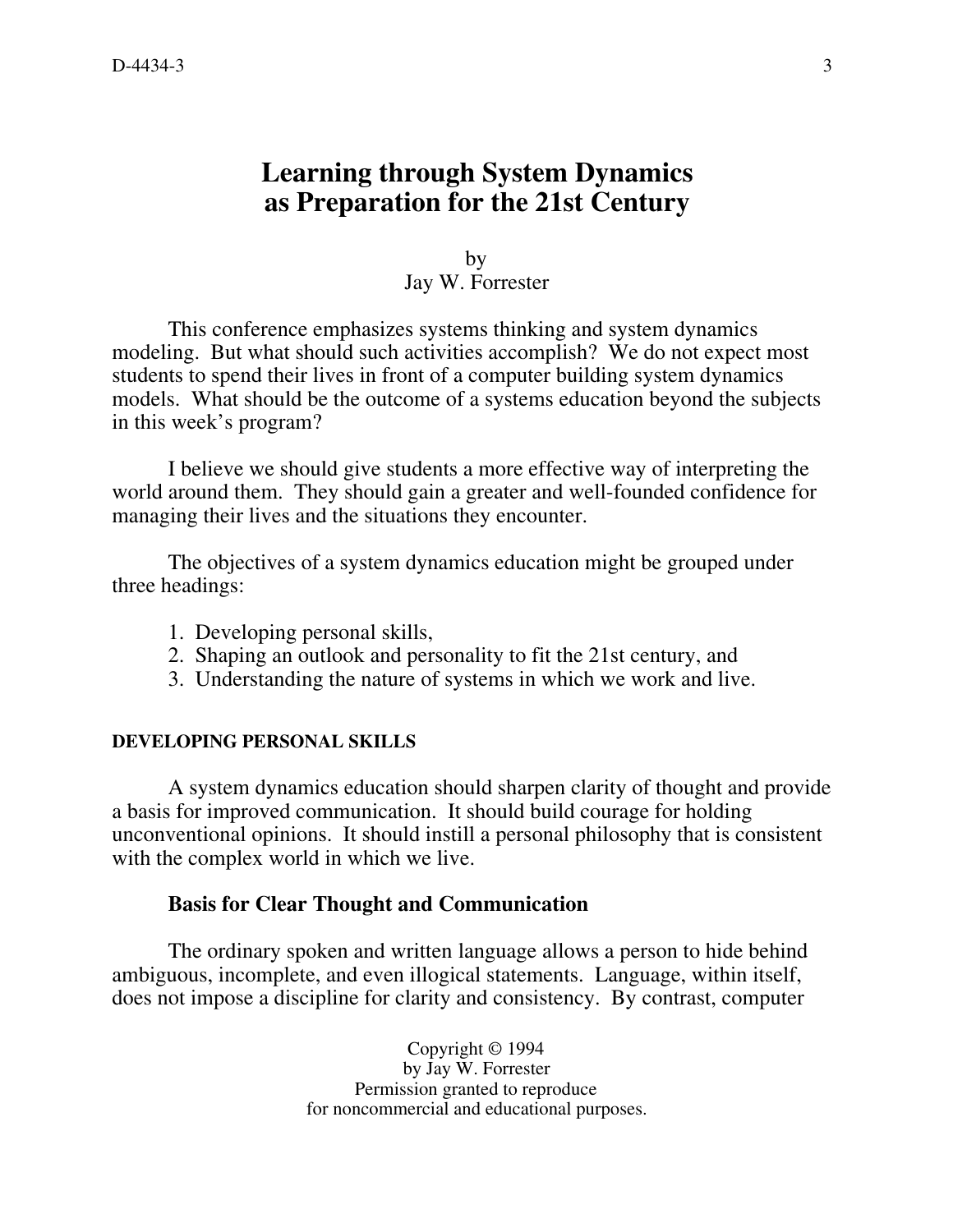modeling requires clear, rigorous statements.

In ordinary discussion, a general statement like, "How people respond depends on the situation," might be accepted. But, if this were to become an input for a model, one would be forced to specify which people, what response, dependence on what specific aspect of the situation, and what precise action would to be taken under various conditions.

Students must struggle to achieve the precision of expression required to go from language to explicit statements in a simulation model. Even a process as simple as filling a bathtub with water, or describing the cooling of a cup of coffee, can be surprisingly demanding. Such clarity is not achieved after only a few exercises. Learning precision in thinking requires years of reinforcement.

Translating from descriptive language to model language is only half of the story. One can then make the reverse translation. From a simulation model, reverse translation to descriptive language yields clear statements that embody the precision that came from building and using the model.

I experienced the power of reverse translation from a system dynamics model after publication of my *Urban Dynamics* book dealing with the growth and stagnation of cities (Forrester, 1969) . The book achieved such visibility that I would be invited to conferences on urban problems held anywhere in the world. At such meetings, I had a unique power and influence derived from being able to talk for 20 minutes without contradicting myself. Not contradicting oneself might seem an ordinary competence. But others could not hope for comparable clarity because of incompleteness and inconsistency in their thinking about complex situations. Furthermore, they could not draw the correct dynamic consequences for the future implied by the assumptions they were making. To know the behavior that follows from assumptions about parts of a system can be achieved only through modeling and computer simulation.

In my situation at the conferences on cities, I knew the assumptions that went into the *Urban Dynamics* model. I knew the behavior that resulted from those assumptions. Also, I knew how the behavior would change if one adopted different political policies for guiding the evolution of a city. Within the framework of the model, I could be entirely consistent in everything that I said. Of course, one can be internally consistent and still be wrong or irrelevant. So, beyond consistency, it was necessary that the model also overlay and connect with the issues of interest to others.

Students should come out of a systems education convinced that a much better understanding is possible in the present puzzling behavior of personal,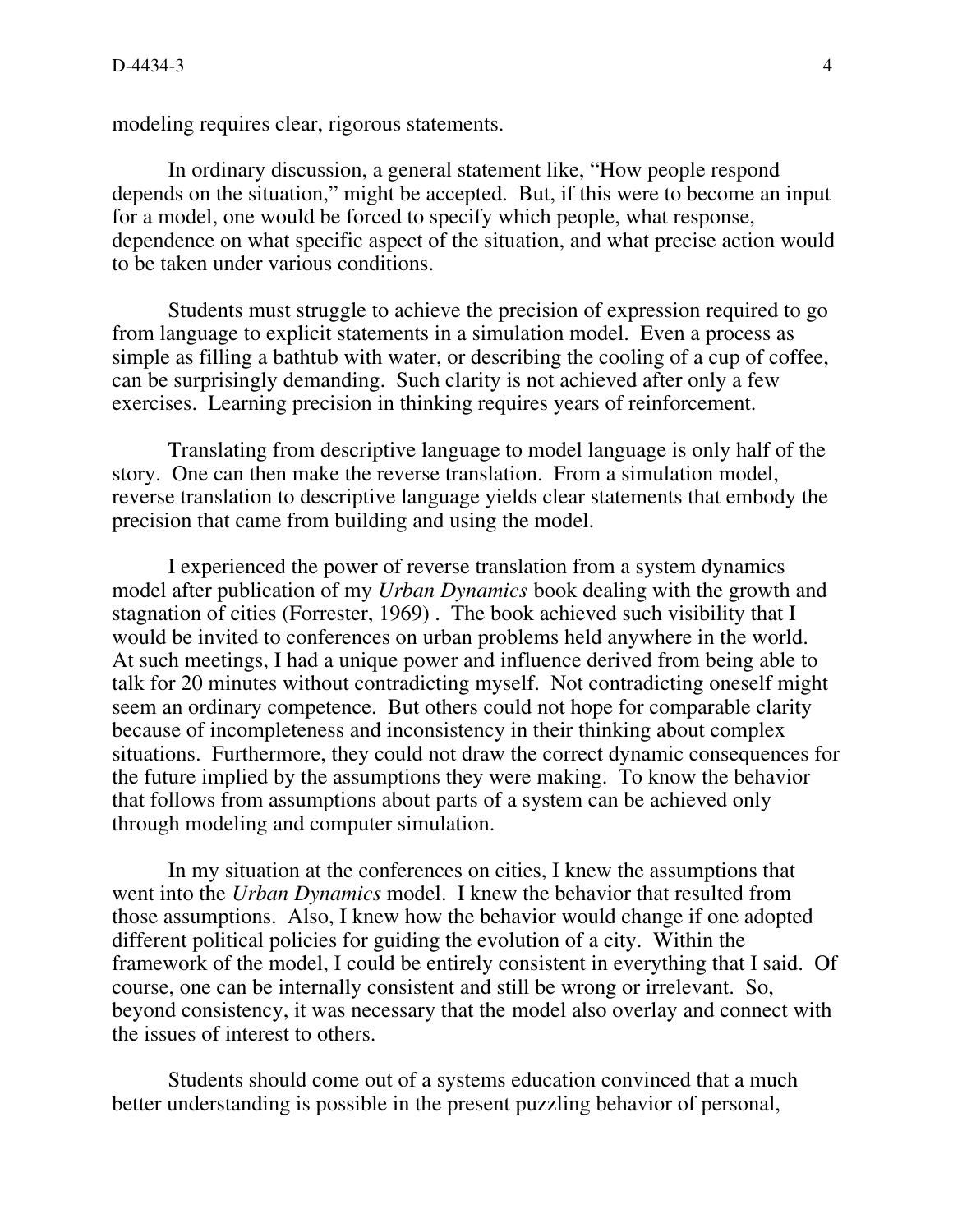social, economic, and business situations. They should realize that any debate about policies for the future can be clarified and made more meaningful if someone will make the underlying assumptions explicit and show which assumptions lead to behavior that best fits the knowledge we have of the real world.

Students in kindergarten through 12th grade should have the repeated experience of using modeling to resolve debates, misunderstandings, and differences of opinion. One discovers that the most intense disagreements usually arise, not because of differences about underlying assumptions, but from different and incorrect intuitive solutions for the behavior implied by the assumptions. In building a system dynamics model, one starts from the structure and the decisionmaking rules in a system. Usually there is little debate about structure and the major considerations in decisions. When a model has been constructed from the accepted structure and policies, the behavior will often be unexpected. As the reasons for that behavior become understood, I have often seen extreme differences of opinion converge into agreement.

Students should see modeling and an understanding of systems as a way to reduce social and political conflict.

# **Building Courage**

A strong background in modeling should show students that conventionally accepted opinions about social and economic policies are often actually the causes of our most serious problems. If they realize that popular opinions are not necessarily correct, they should develop courage to think more deeply, look beyond the immediate situation, and stand against majority opinion that is ill founded and short sighted.

Working with models should not only enhance skill in making precise statements, but also bolster the courage to do so. Very often people take refuge in statements that are so general, so incomplete, and so superficial that they cannot be proved wrong. On the other hand, such vague statements can not be effective.

Making precise statements opens one to being wrong. By a precise statement I mean one that is unambiguous. A precise statement has a unique meaning; it is clear. However, a precise statement is not necessarily accurate or correct. Precise statements are necessary for clear communication. If such statements are wrong, that will be more quickly discovered if communication is clear. In model building, students will many times have the experience of making assertions that model simulations demonstrate to be incorrect. Students should develop the courage to be precise, even if wrong, in the process of learning and improving understanding.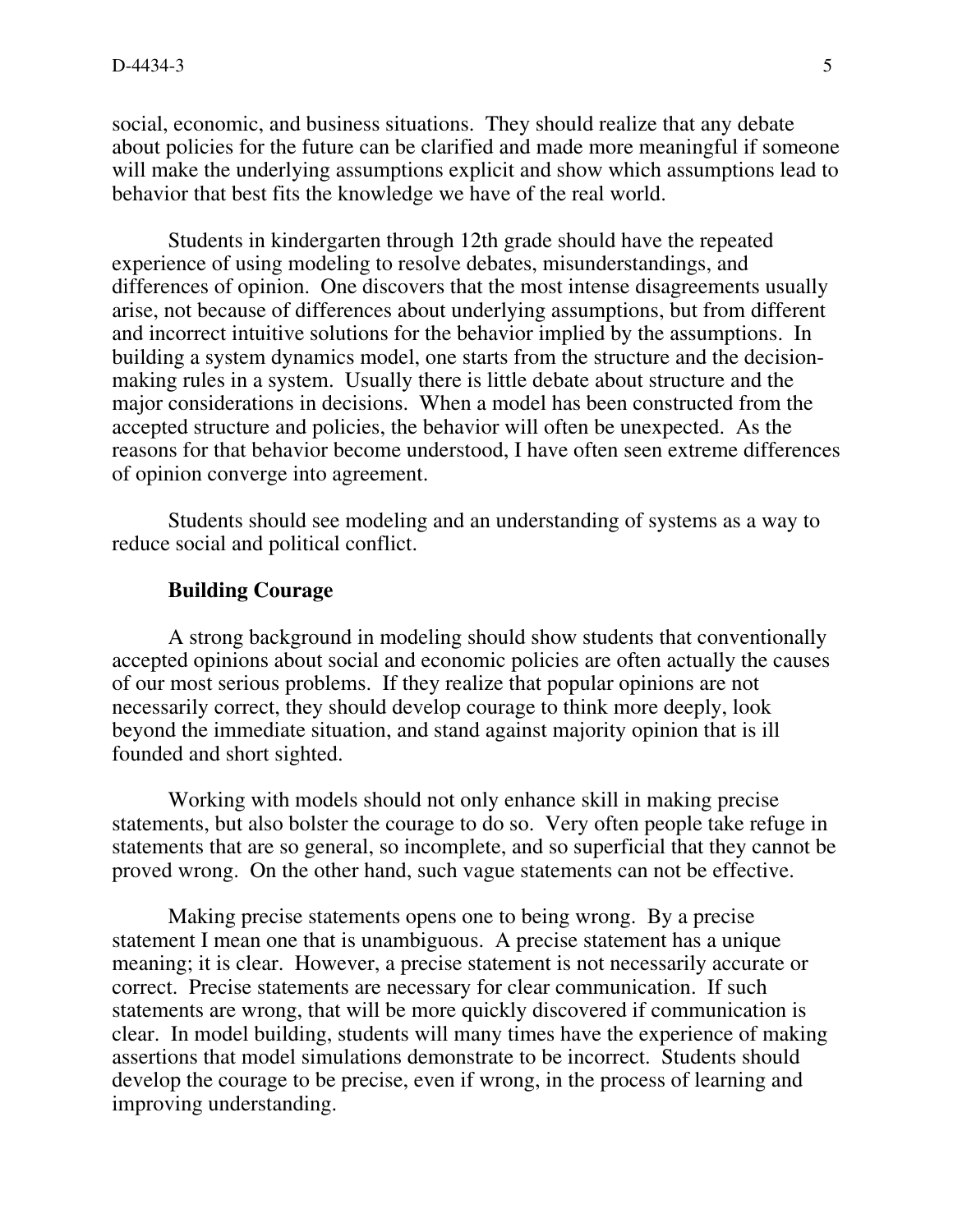## **Personal Philosophy**

Experience in computer simulation should change the way students respond to the world around them.

From simulation models, students should appreciate the complexity of social and economic systems, whether those systems be at the level of families, communities, corporations, nations, or international relationships. They should have seen many times the counterintuitive nature of such systems. They should understand that "obvious" solutions to problems are not always correct, and that apparently correct actions are often the causes of the very problems that are being addressed.

The *Urban Dynamics* book illustrates how well-meaning actions can worsen conditions that the actions are intended to alleviate. The book showed how most popular governmental policies all lay somewhere between neutral and highly detrimental, either from the viewpoint of the city as an institution, or from the viewpoint of unemployed low-income residents. The most powerful influence on a city was shown to be the policy governing building of low-income housing. The United States has followed a policy that makes urban poverty worse. As a city ages, it becomes imbalanced. As industrial structures grow older, they are used in ways that employ fewer people. However, as housing ages, it drifts to lower rents and higher population densities. Building low-income housing accelerates the rate of decay. The "obvious" policy of building low-cost housing occupies land that could have been used for job-creating business structures while at the same time the housing attracts still more people who need jobs. The apparently humanitarian policy of building more housing actually creates poverty by pulling people into areas of declining economic opportunity.

We can hope that students will develop caution about jumping to premature conclusions and will search for a wider range of alternatives.

Even if individual students do not construct models in later life, they should expect that system dynamics models will be constructed by those who are proposing changes in economic and social policies. Moreover, in the 21st century, citizens should expect that such models will be made available for public inspection. From their K through 12th grade experiences they will know that they can read, understand, and evaluate such models. More and more, computer models will be used as the basis for determining social and economic policies. In order to participate, the public will need to know the nature of such models, to evaluate the assumptions in models, and to feel comfortable in pushing the proponents of policy models to reveal their assumptions and to justify their conclusions.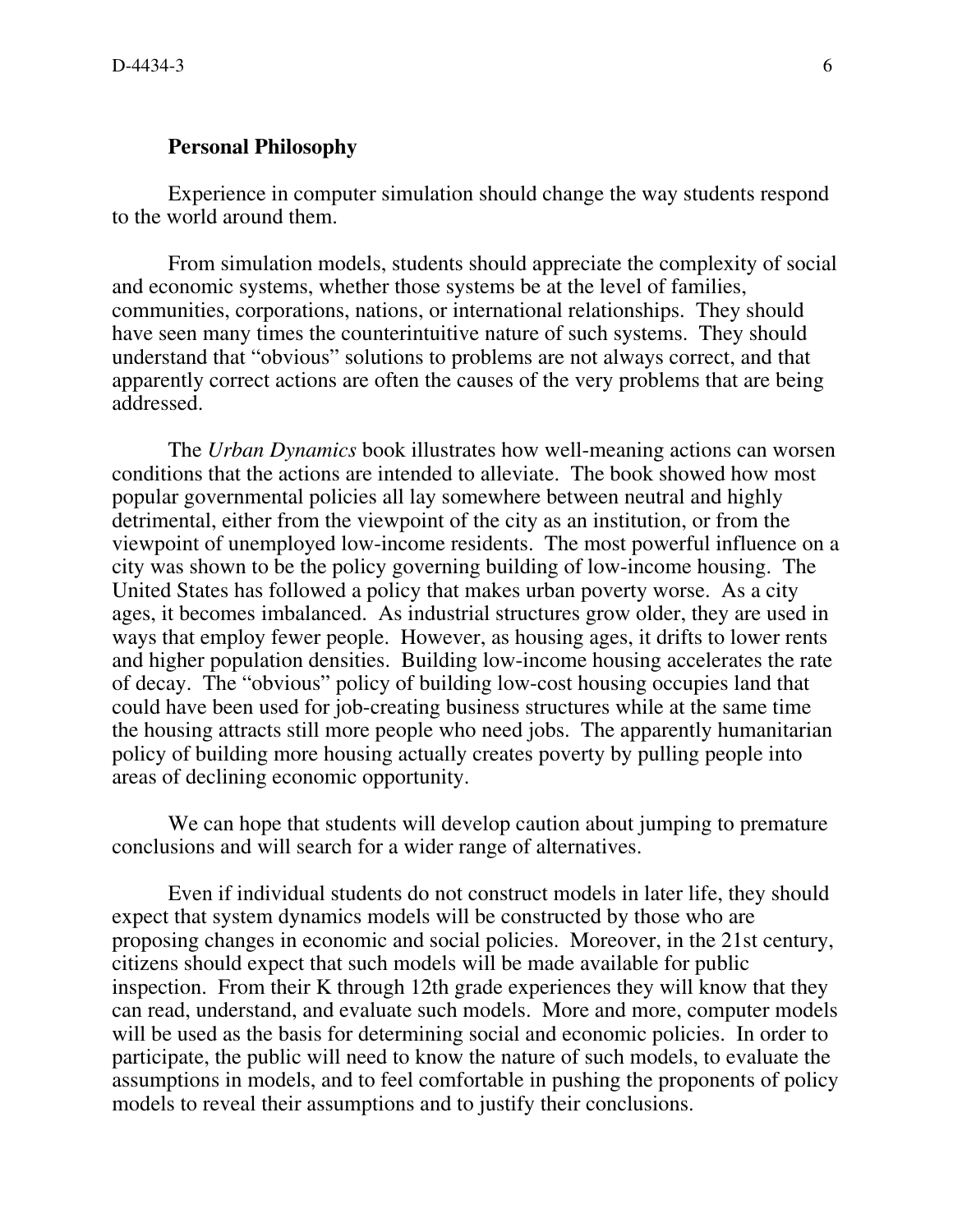#### **Seeing Interrelatedness**

Interrelationships in systems are far more interesting and important than separate details. The interrelationships reveal how the feedback loops are organized that produce behavior. Students with a strong background in systems modeling should be sensitized to the importance of how the world is organized. They should want to search for interconnecting structure that gives meaning to the parts.

One sees the significance of modeling in a discussion I had with a student who had graduated from MIT several years before. I asked him what his system dynamics study had done for him. His answer: "It gives me an entirely different way of reading the newspapers." He meant that he sees the relationships between different things that are happening today, he understands the relationships between today's news and what happened last week and last year, and he reads between the lines to know what must have been part of the story but was not reported.

#### **"Renaissance Man," Unifying Knowledge, Mobility**

The 21st century will exhibit rapid changes in societies. We already see turmoil in the former Soviet Union and in Africa. In the past century, change came from new technologies. In the next century I believe change will be driven mostly by population growth, crowding, environmental degradation, pollution, and shortages of food, water, and resources. In other words, societies will be continually reshaped and, as a consequence, the roles of individuals will continually change. Today's students should be prepared for unexpected change.

Education must reverse the trends of the last century toward more and more specialization. A specialization interest can start early in life and lead to a professional training in college that will often become obsolete within an individual's working career. Education should provide a foundation that gives a student mobility to shift with changing demands and opportunities.

System dynamics provides a foundation underlying all subjects. When that foundation is mastered, an individual will have mobility to move from field to field. An MIT undergraduate in electrical engineering demonstrated such mobility. He studied system dynamics during his junior and senior years. When he continued for a master of science degree in electrical engineering, he did his thesis on the way the body handles insulin and glucose in various aspects of diabetes. That may not sound like electrical engineering, but about 10% of such students move on to careers in medicine. He immediately developed a working-colleague relationship with doctors in Boston's research clinic for diabetes because for the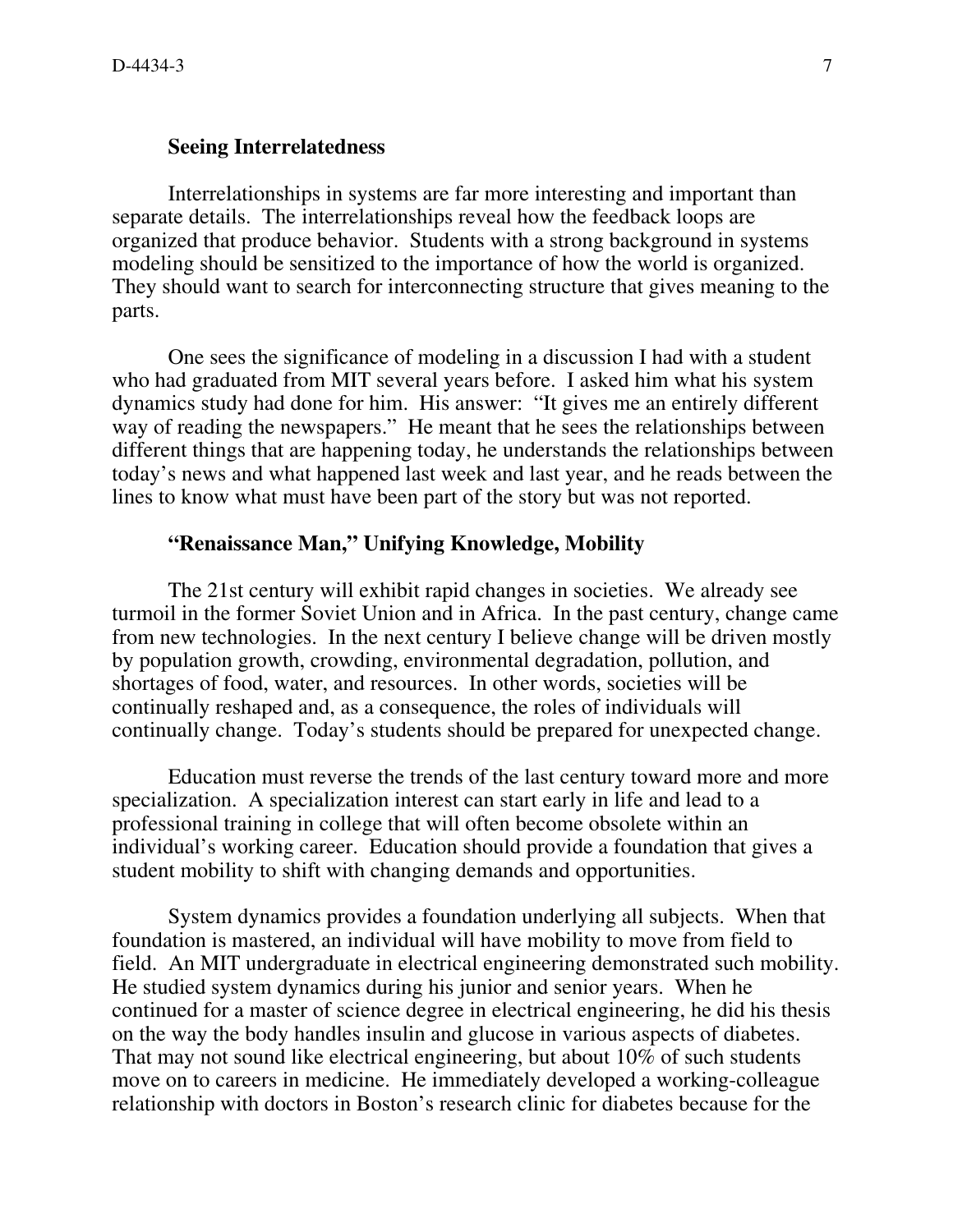first time they were able to put together their fragments of medical knowledge into a meaningful system (Foster, 1970). But he did not intend to go into medicine. He next worked with me in extending the *Urban Dynamics* model. For a year, he led discussions with a group from Boston's black community to incorporate many aspects of education into the model. Later he went to work with a corporation. He could move from one setting to another because his fundamental understanding of systems allowed him to provide a dynamic organizing framework to any activity.

A person with an understanding of systems sees the common elements in diverse settings rather than focusing on differences. For example, communities may have identical basic structures but behave quite differently because of different policies that are followed at crucial places. Systems with the same structure show the same range of behaviors. For example, a simple two-level model for a swinging pendulum can be relabeled and it becomes oscillating employment and inventories at the core of economic business cycles.

I had an opportunity to illustrate transferability of structure in a discussion with several medical doctors and pharmacologists. They had described an experimental treatment that a research doctor was trying. Nothing had been said about the results when I suggested, "Let me try something here. If I were to judge that treatment by the behavior we saw in the *Urban Dynamics* model of growth and decline in cities, I would predict that treatment would cause atrophy of the pancreas." And they responded, "You are right, that is exactly what happens." We expect that students should develop ability to transfer understanding of dynamic structures among very different fields.

Transferability of structure and behavior should create a bridge between science and the humanities. Feedback-loop structures are common to both. An understanding of systems creates a common language. Science, economics, and human behavior rest on the same kinds of dynamic structures.

I see a reversal of the trend toward specialization. As the underlying unity between fields becomes teachable, we can move back toward that concept of the "Renaissance Man," who has broad intellectual interests and is accomplished in areas of both the arts and the sciences.

#### **OUTLOOK AND PERSONALITY**

A systems education should give students confidence that they can shape their own futures. A systems education should help mold a personality that looks for causes and solutions. Working with systems should reveal the strengths and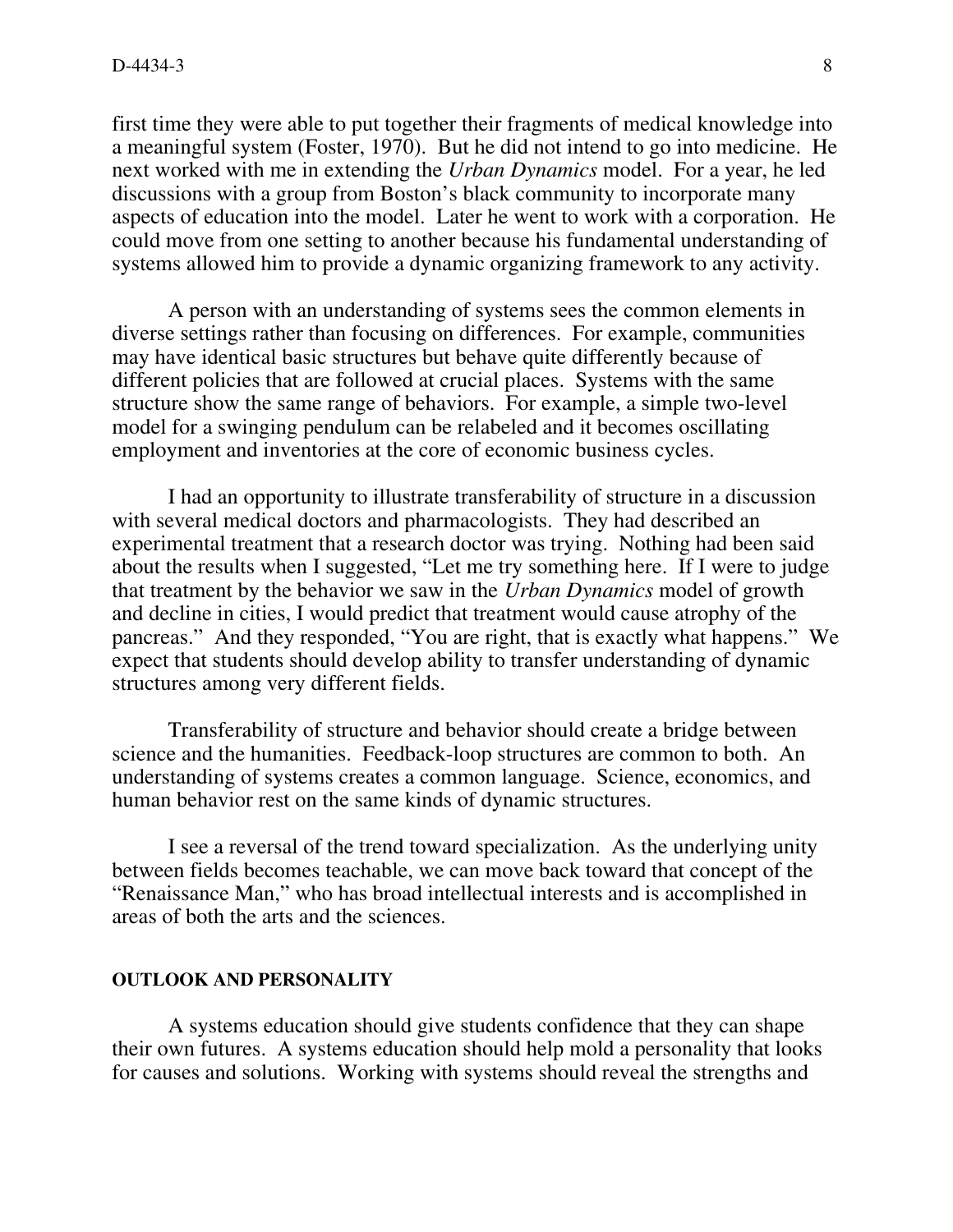weaknesses of mental models and show how mental models and computer models can reinforce one another.

#### **Confidence in Creating the Future**

Many of the stresses in modern life arise because people feel buffeted by forces they neither understand nor know how to control. Such sense of helplessness can be traced to not understanding the systems of which we are a part. Events that seem capricious when viewed locally are often understandable when seen from a broader systems perspective.

I hope that a system dynamics thread in K through 12 education would leave individuals willing and able to appreciate the nature of complexity. They should want to look beyond their immediate setting in search of the fundamental causes of problems. They should develop optimism about understanding those problems of society that earlier generations have found so baffling. Inflation, wars, unfavorable balance of trade, and destruction of the environment have persisted for hundreds of years without public understanding of the causes. Such problems are too serious to be left to the self-appointed experts; the public must acquire the insights that permit participation in debates of such importance.

Such better understanding comes in small steps. I am reminded of the story told by a television producer who was taking video pictures in a group of parents, teachers, and students at a school where the systems approach is making excellent progress. The producer turned to a junior high school boy and asked, "What have these systems studies meant to you?" His immediate answer: "I am much better able to deal with my mother."

Such ability to deal better with one's environment starts with even very simple systems. One of our MIT doctoral students in system dynamics went to work for the Department of Energy. Two years later he told me he was amazed by the amount of influence he could have on governmental thinking with a two-level simulation model. Even such a simple system is often beyond what people in important policy positions are taking into account.

#### **Authoritarian vs. Innovative Personality**

A systems education should mold the personality of students by enhancing innovative tendencies in children and counteracting the forces in society that convert an innovative personality into an authoritarian one. I am here using authoritarian and innovative personalities in the sense described by Everett Hagen in his book, *On the Theory of Social Change* (Hagen, 1962). Hagen contrasts two opposite extremes of personality.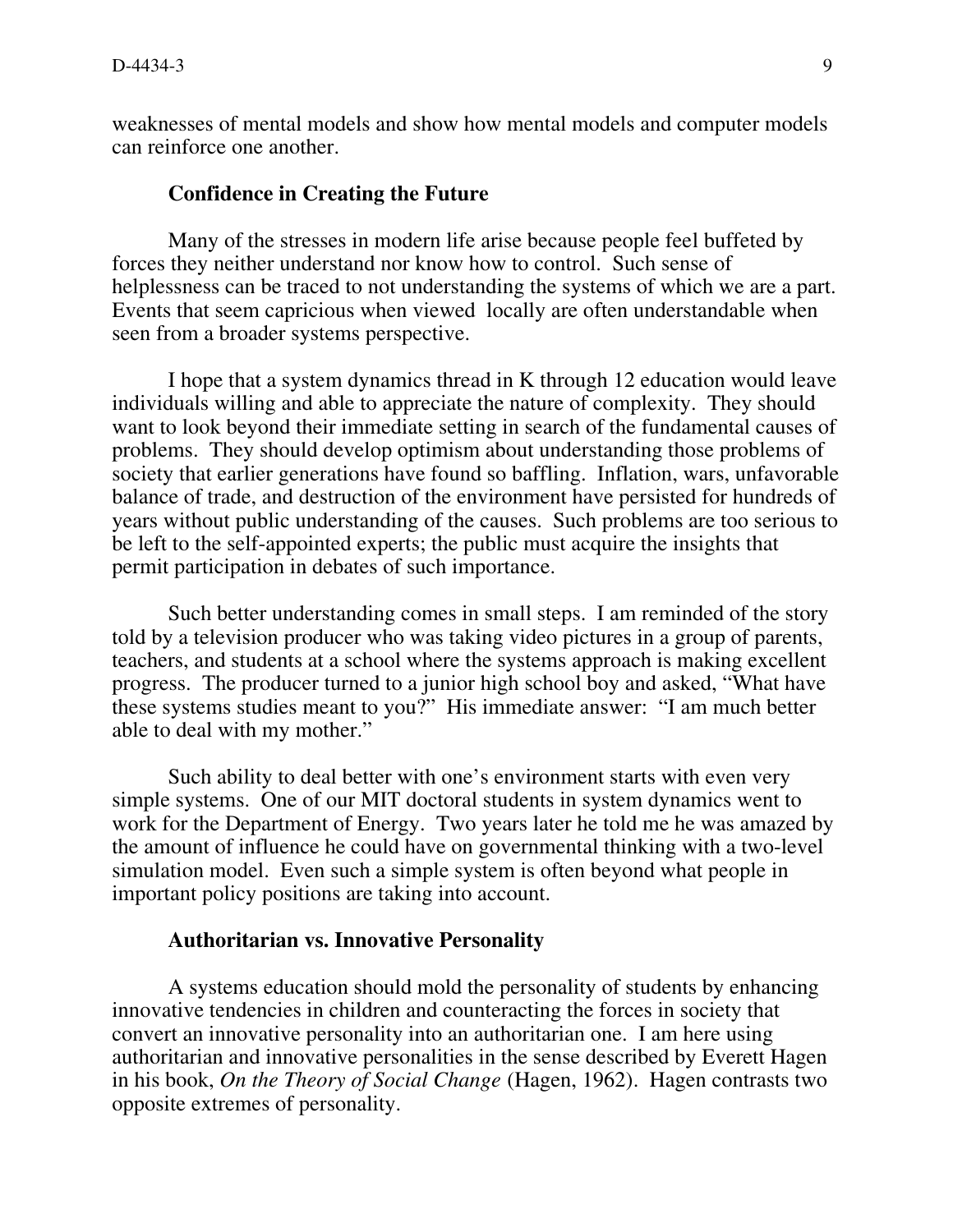The authoritarian personality fits into a rigid hierarchy. Life is capricious. One does as ordered by those of higher status. There are no reasons for such orders. Capricious orders fit the old army saying borrowed from Tennyson, "Yours not to reason why, yours but to do and die." The reward for yielding to higher authority comes from the individual having authority over someone of lower rank. The pure authoritarian personality expects no reasons for why things happen and has no will to search for reasons.

By contrast, the innovative personality believes there are reasons for why things happen. Even if the reasons are unknown, there is still the assumption that reasons exist. Also, it is worth looking for the reasons because, if one understands, then one can probably change and improve what is happening. The innovative personality looks for causes and works toward beneficial advances.

I believe that babies are born as innovative personalities. They want to explore, to understand, and to see how things work and how to master their environments. But our social processes work to stamp out exploration and questioning. The child is continually confronted with, "Do as you are told," or "Stop asking questions and just mind me," or "Study this because it is good for you." Repeated restraint of innovative inclinations gradually forces personalities into the authoritarian mold.

A system dynamics modeling curriculum, by letting students formulate the structure and policies causing behavior under study, will help preserve and rebuild the innovative outlook. Simulation emphasizes reasons for consequences. To be innovative, one must be willing to make mistakes while searching for reasons and improvement. Computer simulation modeling is a repeating process of trial and error. One learns that progress is made through exploration and by learning from mistakes. An authoritarian personality fears mistakes and does not try the unknown. An innovative personality knows that mistakes are stepping stones to better understanding.

# **Mental Models and Computer Models**

Students should learn that all decisions are made on the basis of models. Most models are in our heads. Mental models are not true and accurate images of our surroundings, but are only sets of assumptions and observations gained from experience.

Mental models control nearly all social and economic activities. Mental models have great strengths, but also serious weaknesses. From a systems education, students should learn how mental models can be useful and when they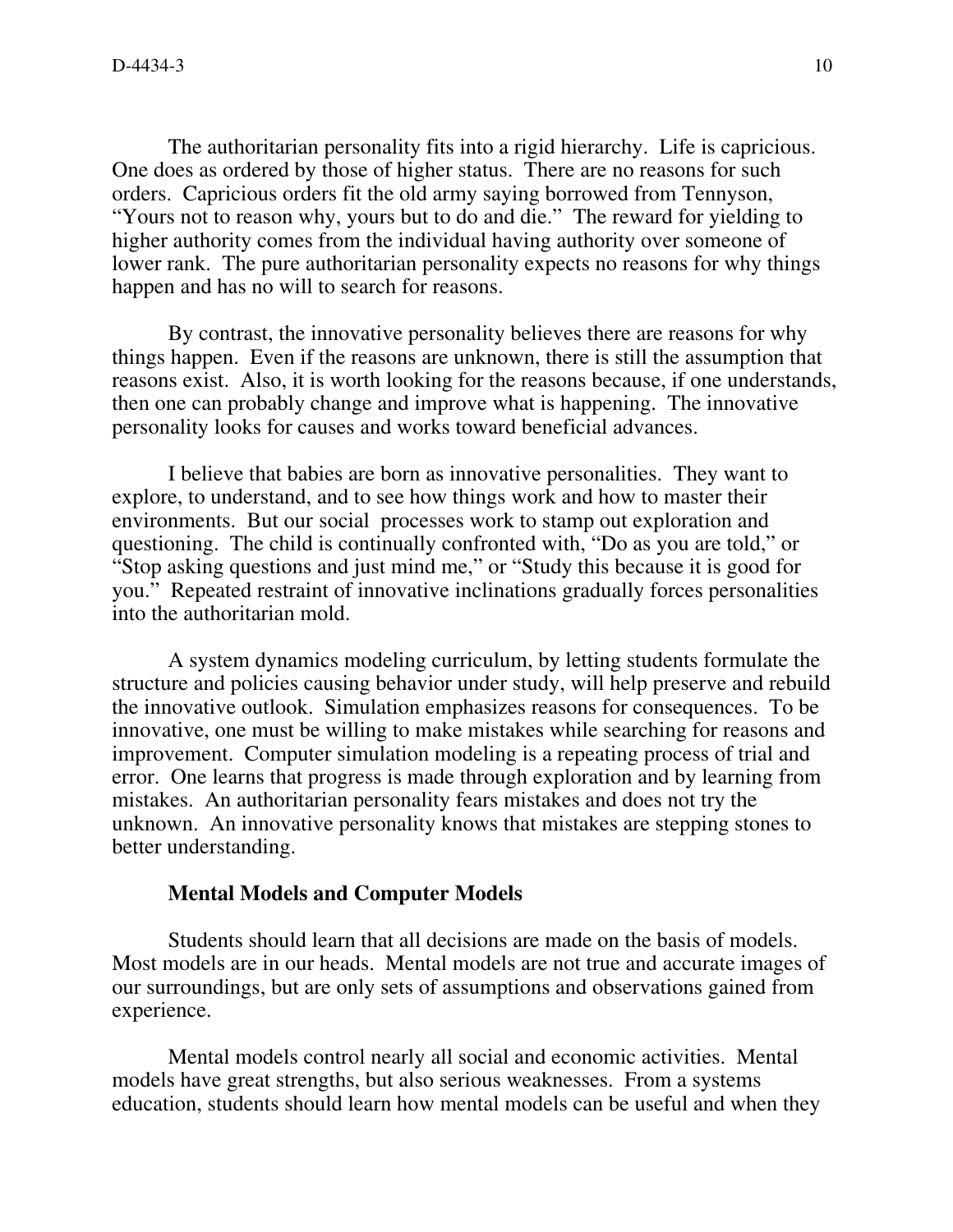are unreliable. Furthermore, they should appreciate how computer simulation models can compensate for weaknesses in mental models.

Mental models contain a vast wealth of information that is available no where else. Mental models contain information about the structure and policies in systems. By structure I mean the elements in a system and the connections between the elements—who has what information, who is connected to whom, and, what decisions are made and where. By policies I mean the rules that govern decision making—what factors influence decisions, what is a particular decision point trying to accomplish, and what goals are sought. At this detailed level of structure and policies, mental models are rich and reasonably reliable sources of information.

However, mental models have serious shortcomings. Partly, the weaknesses in mental models arise from incompleteness, and internal contradictions. But more serious is our mental inability to draw correct dynamic conclusions from the structural and policy information in our mental models.

System dynamics computer simulation goes a long way toward compensating for deficiencies in mental models. In model building, one must remedy incompleteness and internal contradictions before the system dynamics software will even allow simulation. After a logically complete model has been created, one can be certain that the computer is correctly simulating the system based on the assumptions that were incorporated in the model. It is in simulation, or determining consequences of the structural and policy assumptions, that mental models are unreliable, but computer models are completely dependable.

Students should also realize that there are no possible proofs of the validity of any models, whether they are mental or computer models. Models are to be judged by their comparative usefulness. Assumptions about structure and policies should be compared with any available information. Computer simulation results should be compared with behavior in the real system being represented. Discrepancies lead to improving both mental and computer models.

A two-way street runs between mental models and computer models. Mental models contribute much of the input for computer models. Creating a computer model requires that the mental models be clarified, unified, and extended. From the computer simulations come new insights about behavior that give new meaning to mental models. Mental models will continue to be the basis for most decisions, but those mental models can be made more relevant and more useful by interacting with computer models.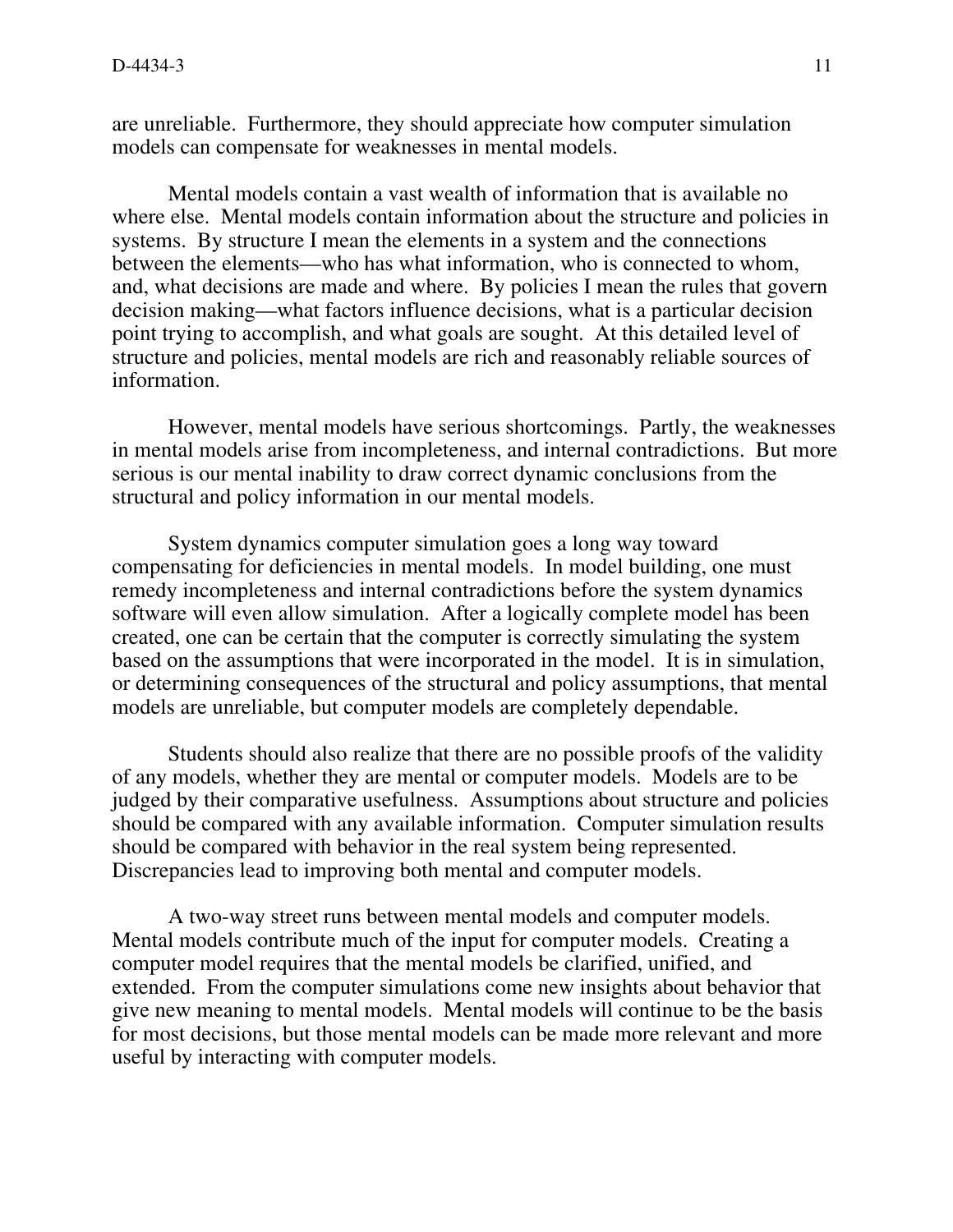#### **UNDERSTANDING THE NATURE OF SYSTEMS**

We live in a network of complex systems. Yet few people realize the extent to which those systems control human actions. In fact, few people realize the extent to which complex systems actively mislead people into making counterproductive decisions. Students, after a 12-year encounter with systems, should be on guard against the deceptive nature of systems.

## **Cause and Effect Not Closely Related in Time or Space**

Most understandable experiences teach us that cause and effect are closely related in time and space. However, the idea that the cause of a symptom must lie nearby and must have occurred shortly before the symptom is true only in simple systems. In the more realistic complex systems, causes may be far removed in both timing and location from their observed effects.

From earliest childhood we learn that cause and effect are closely associated. If one touches a hot stove, the hand is burned here and now. When one stumbles over a threshold, the cause is immediately seen as not picking the foot high enough, and the resulting fall is immediate. All simple feedback processes that we fully understand reinforce the same lesson of close association of cause and effect. However, those lessons are aggressively misleading in more complex systems.

In systems composed of many interacting feedback loops and long time delays, causes of an observed symptom may come from an entirely different part of the system and lie far back in time.

To make matters even more misleading, such systems present the kind of evidence that one has been conditioned to expect. There will be apparent causes that meet the test of being closely associated in time and in location. However, those apparent causes are usually coincident symptoms arising from the distant cause. People are thereby drawn to actions that are not relevant to the problem at hand.

Comments such as I have just made about cause and effect carry little conviction from being stated in a lecture. Only after a student has repeatedly worked with models that demonstrate such behavior, and has had time to observe the same kinds of behavior in real life, will the idea be internalized and become part of normal thinking.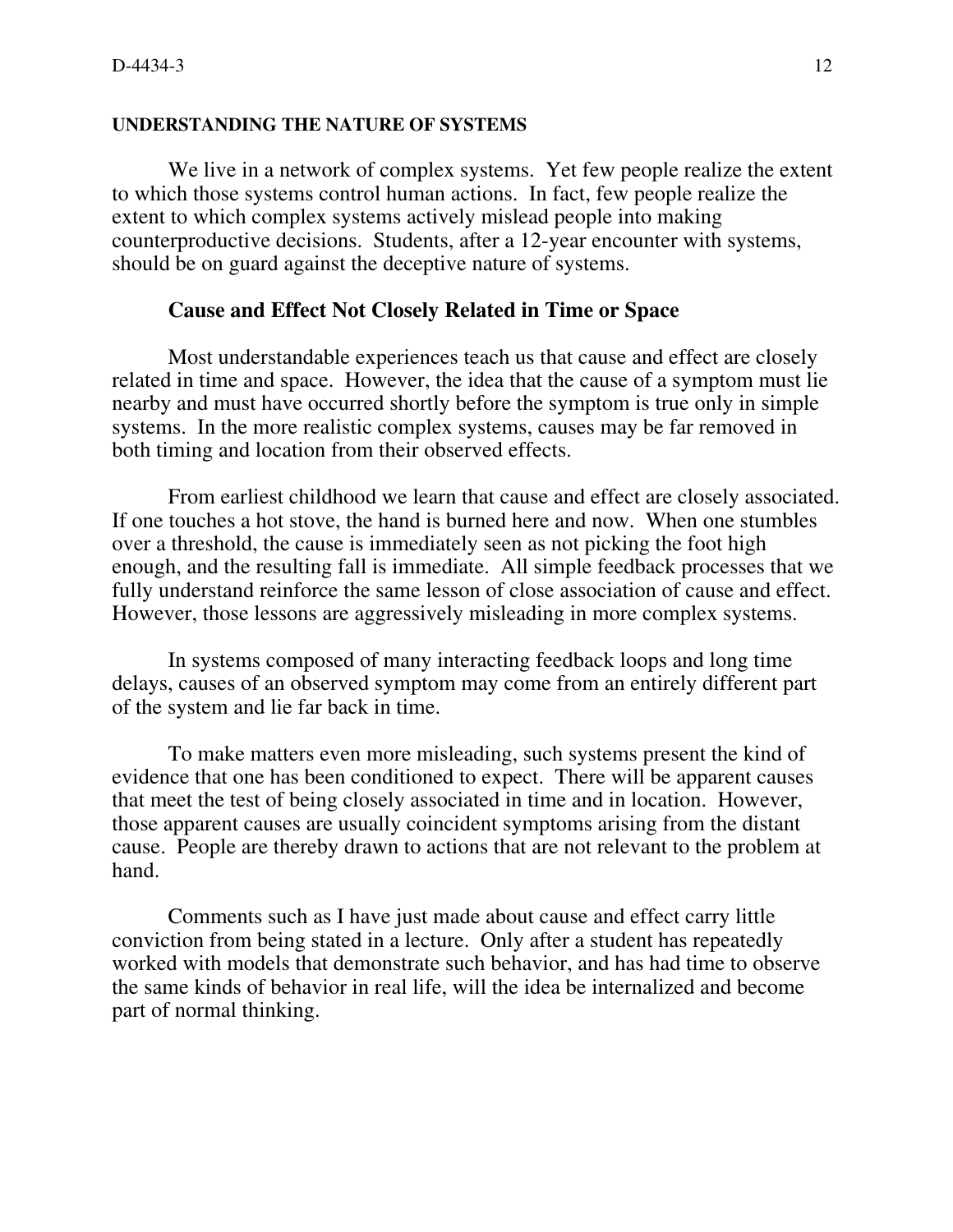# **Low-Leverage Policies**

Complex systems differ from simple systems in another way. In simple systems, the policies to yield better results are obvious and they work. To avoid burning your fingers on a hot stove, you keep away from the stove. But in complex systems, the apparently influential policies often have very little effect.

When I talk to a group of business executives I ask how many have ever had the experience of facing a serious problem, devising policies to correct the situation, and five years later find there has been no improvement. Most will hold up their hands. Perhaps you have experienced the same in education. The quality of education has been severely criticized, many educators have tried remedies, and often there is little change.

In complex systems, there are many interconnecting feedback loops. A new policy, which is intended to solve a problem, causes reactions in other parts of the system that counteract the new policy. In education that reaction may come from administrators, from school boards, from parents who do not want new experimental ideas tried on their children, or from budget pressures.

I believe that a very high percentage, say 98%, of the policies in a system have very little leverage to create change. They do not matter. However, most of the heated debates in communities, companies, and governments are about policies that are not influential. Such debates are a waste of time and energy. Debates about low-leverage policies divert attention from the few policies that could lead to improvement.

Students must have experience working with models of complex systems to appreciate how often proposed policies fail to produce results.

# **High Leverage Policies, Often Wrongly Applied**

Fortunately, a few high-leverage policies exist that can alter the behavior of a system. However, high-leverage policies lay another trap for the unwary. One occasionally finds a person who is working with a high-leverage policy. However, I estimate that more than 90% of the time that person is pushing the high-leverage policy in the opposite direction relative to what that person wants to accomplish. In complicated systems, intuition provides no reliable guide even to the direction that a high-leverage policy should be changed.

I have several times had the experience of going into a company with a serious difficulty where intended policies were causing the problem. We are talking here of a highly visible problem. It might be low profitability, or falling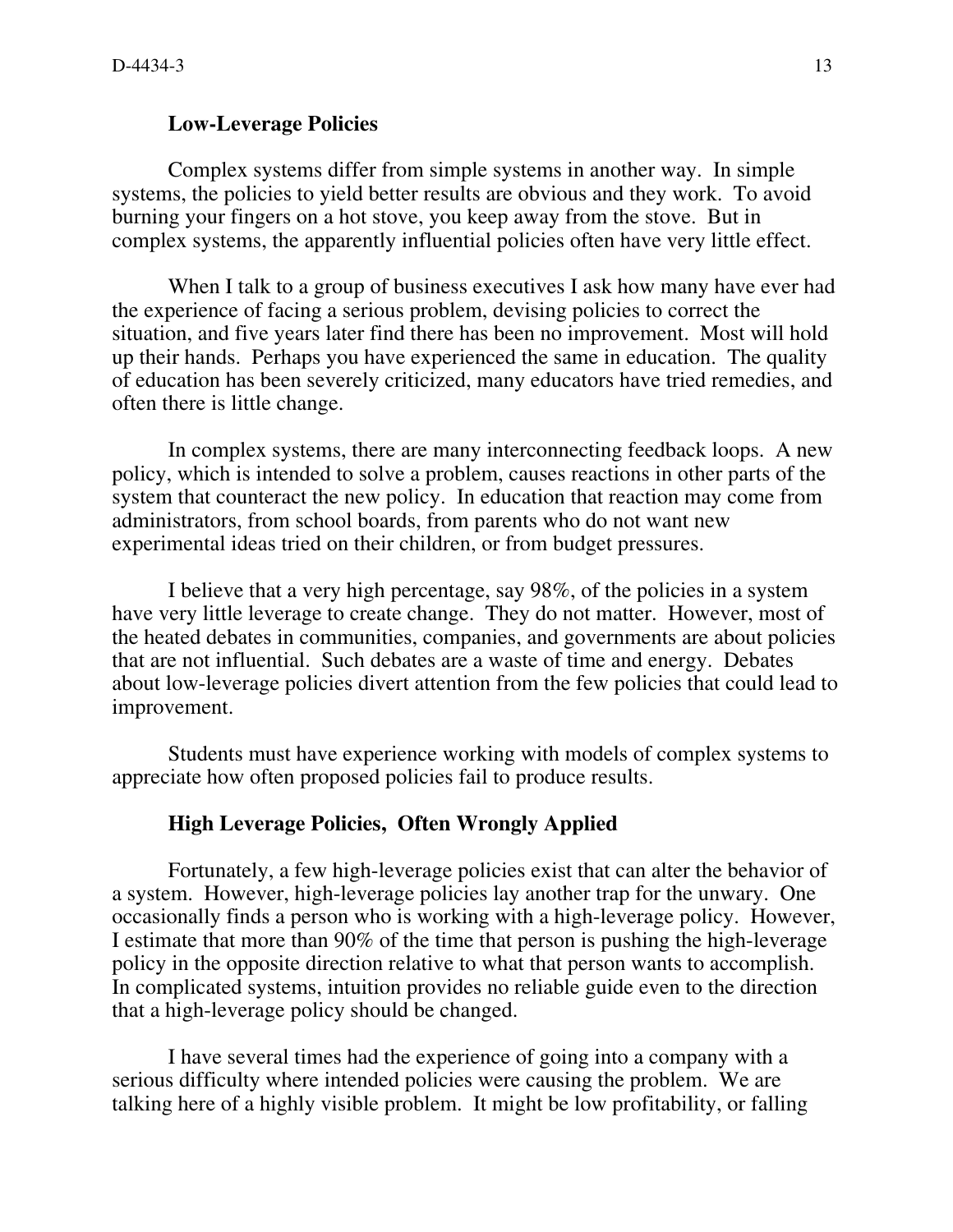market share, or severe instability with the company working overtime one year and having half the people laid off two years later. One carries on extensive interviews to determine the policies (decision-making rules) that people are using in different positions in the company. People justify their policies as intended to solve the major problem. One then puts the expressed policies into a system dynamics simulation model and finds that the model generates the same difficulty that the company is experiencing. In other words, the policies that people know they are following are the cause of their trouble. Local interpretation of symptoms leads to local actions that combine to produce detrimental results. This is a treacherous situation. If people believe their actions will reduce the problem, but do not know those actions are making it worse, then as matters become worse there is growing incentive to take the presumed corrections that are actually causing further decline.

One sees this spiral of system deterioration at all levels in society. Individuals in a family in serious psychiatric difficulty know they are in trouble, each wants to do something to help, yet everything that everyone does makes matters worse. In the *Urban Dynamics* model, we saw that governmental policies about low-cost housing do not improve cities but cause more decay. In the same way, we might suspect that our national foreign trade policies lead to importing goods made by low-skilled labor while our own low-skilled population lose the jobs that could provide an employment and training ladder to higher skills.

I do not know of any way to determine which are high-leverage policies and which direction to apply them except to do a systems dynamics simulation of the situation. Students should have many experiences working with models that reveal the multitude of policies having little effect, that allow them to search for highleverage policies, and that show them the danger of intuitively judging even the direction of effect of high-leverage policies. Students should come out of a systems education with an appreciation for how mental models alone can lead one astray in multiple-loop systems. They should demand that important issues be modeled, and that the models be made available to the public. They should have confidence that they can read and evaluate such models. Models then become a powerful and explicit means of communication.

### **We Cause Our Own Problems**

The often quoted line from the comic strips, "We have met the enemy, and he is us," has more than a grain of truth. Usually, problems exhibited by a social system are caused by the people in that system. However, people naturally tend to blame others. When Detroit was losing market share to Japanese automobiles, executives of American companies blamed Japan for dumping at low prices, when the real cause was Detroit's own declining quality. Parents blame schools for low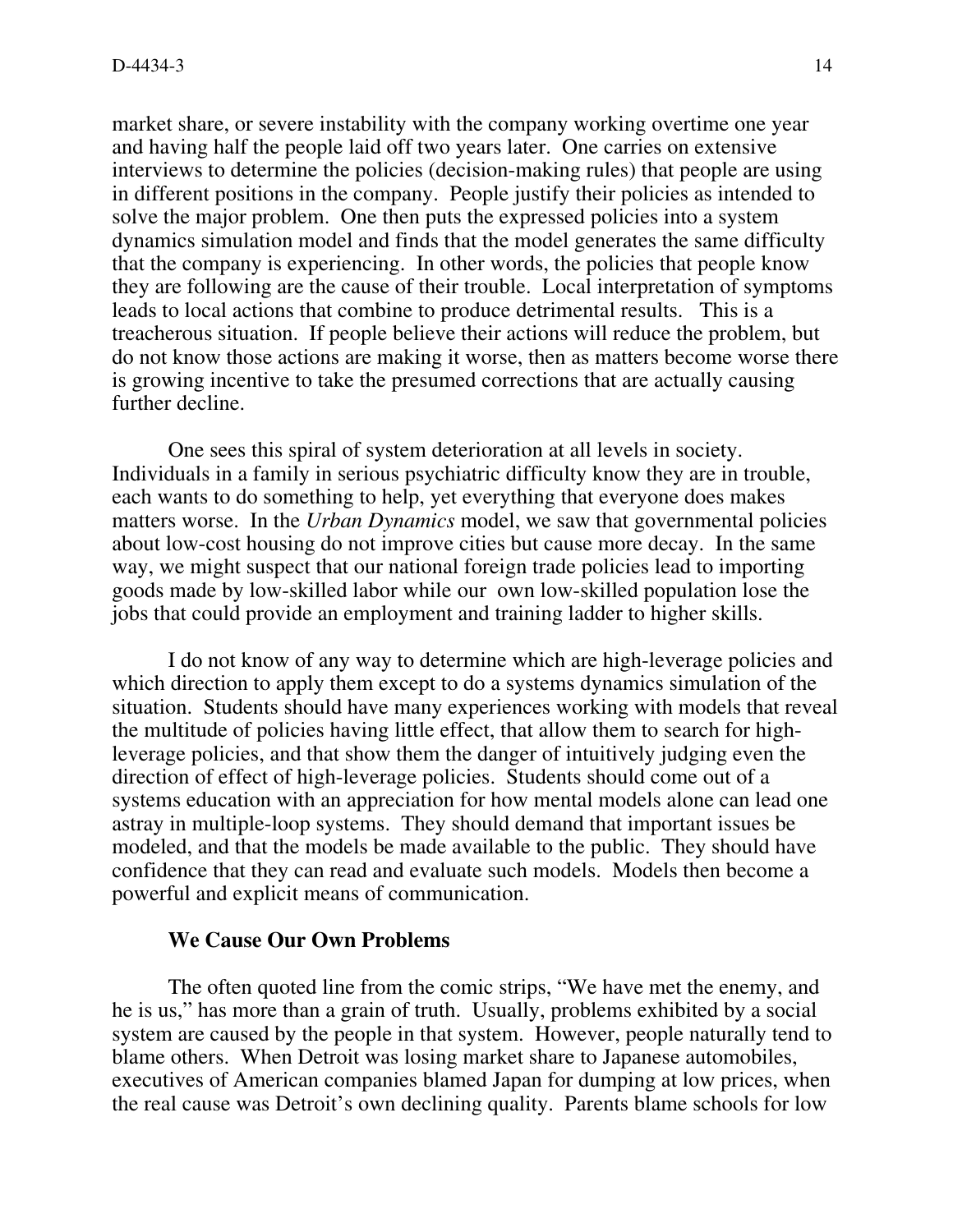competence of students, when perhaps the deficiency arises more from preschool home life and failure in parental guidance. A company is more inclined to blame falling sales on unfair competition or fickle consumers than on its own poor products and service.

In preparation for the 21st century, a systems education should condition students to look for the source of their troubles first in their own actions before blaming others.

# **Drift to Low Performance, Collapse of Goals**

One component of any feedback loop is the goal toward which the feedback process is striving. In simple models, goals are usually given as constants, for example, the goal of a pendulum is to seek the vertical as it swings from one side to the other. The goal of an inventory manager may be to maintain a given level of inventory, The goal that determines the amount of sleep we get is to maintain a certain degree of restfulness. But in a more complete representation of systems, the goals themselves are properly shown as variables. We may be striving toward a certain goal, but, failing to reach the goal, we may readjust our goal to something that seems more achievable.

There is a strong tendency for goals of all kinds—personal, community, corporate, or national—to drift downward. Pressures tend to cause performance to fall short of goals. But failing to meet goals is uncomfortable. The response is often to let the goals adjust downward toward the actual performance. As goals fall, the incentives for high achievement decline. Performance continues to fall short of the new lower goals and the downward spiral continues.

Falling goals will in time lead to crisis, but by then recovery may be impossible. One sees erosion of goals in attitudes toward the national deficit. Thirty years ago, the present size of the national deficit would have been unthinkable. But as the deficit rose, people came to accept each new rise and adjusted to the higher deficit. Eventually such goal erosion can lead to disaster. Successful people, successful corporations, and successful countries have leadership or deeply held beliefs that stop such goal erosion.

Students should be exposed to the dynamics of goal collapse in models and have an opportunity to relate the process to their own lives. Goal collapse, that is, becoming accustomed to and accepting falling standards, may be the greatest threat to the future of individuals and countries.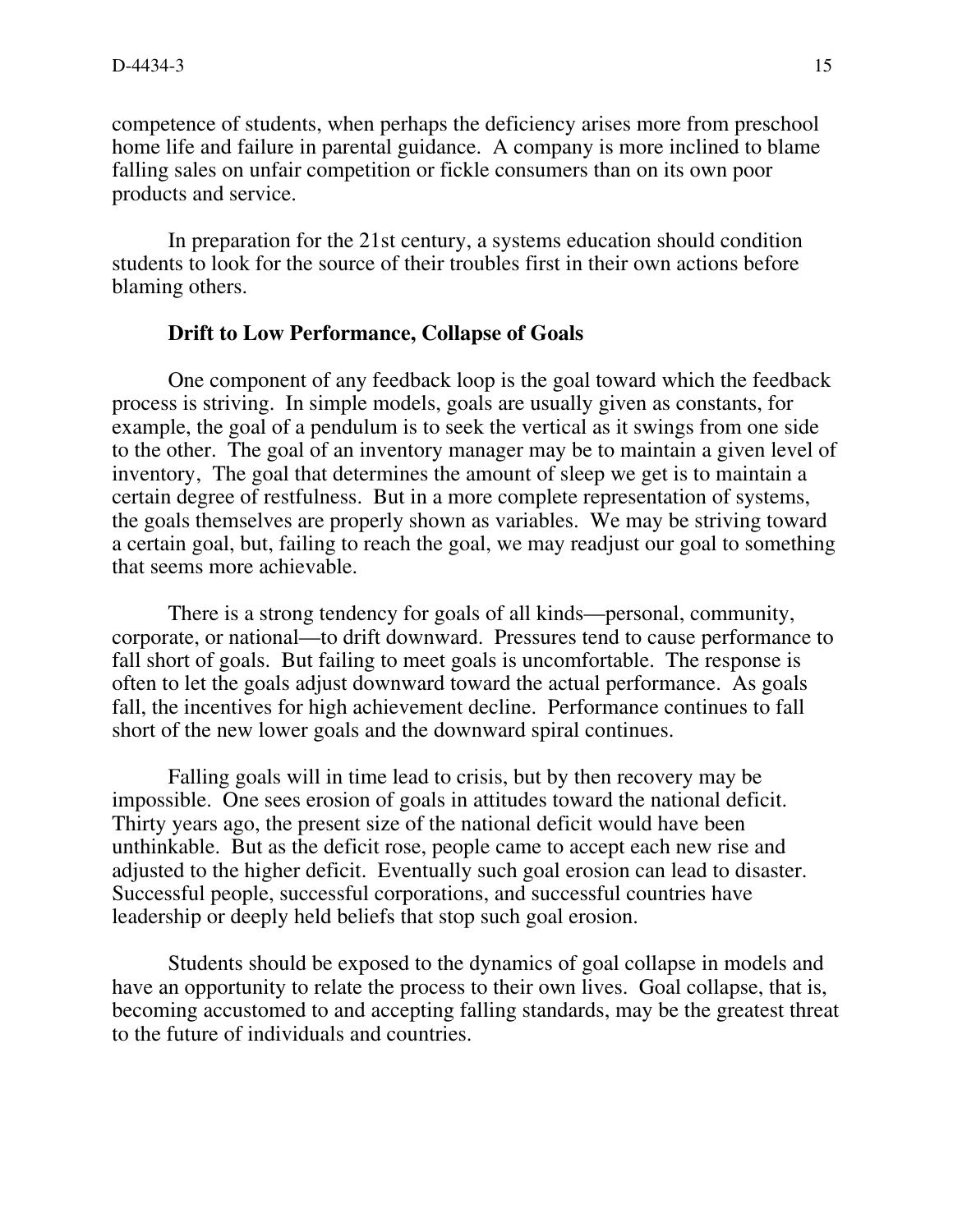#### **Long-Term vs Short-Term Goals**

A fundamental conflict exists between short-term and long-term goals. Students should observe this conflict between the present and the future in system dynamics models and then relate the lessons to their own lives. Actions that yield immediate rewards almost always exact punishment in the long run, and vice versa. Quick gratification is the enemy of future well-being. It is hard to find exceptions where actions with an immediate reward do not extract a price in the more distant future.

A person who steals may benefit immediately, but usually suffers later. A person who works all night to finish an important task pays by being inefficient for the next several days. Taking mind-altering drugs may give an immediate sense of well being at the expense of future ill health or poverty. Borrowing on credit cards allows an immediate increase in standard of living but the consequence in the longer term is a lower standard of living while paying back the loan and interest. Under pressure from voters, the U.S. Congress is borrowing money to provide ever-increasing goodies to constituents, with the probable future consequence that government becomes insolvent and may not be able to provide basic public services. Over a much longer time horizon, improved public health and modern agriculture raised the standard of living and reduced death rates, resulting now in the threat of an unsustainable population explosion.

Conversely, accepting a short-term disadvantage can often yield rewards in the longer-term. For example, saving now, rather than spending all one's income, can increase the future standard of living. A company that foregoes higher dividends and increased executive salaries can invest in research on new products and increase future income.

The conflict between short-term and long-term goals bears directly on what should be considered ethical and humanitarian. Humanitarian impulses are usually based on short-term considerations but often lead to worsening the situation in the more distant future. Food aid to starving populations seems humanitarian in the short run, but may well encourage population growth and greater starvation of even more people in the future.

Students should study the fundamental conflicts between short-term and long-term goals in the context of system dynamics models and have the opportunity to relate the lessons to their families, communities, and nation.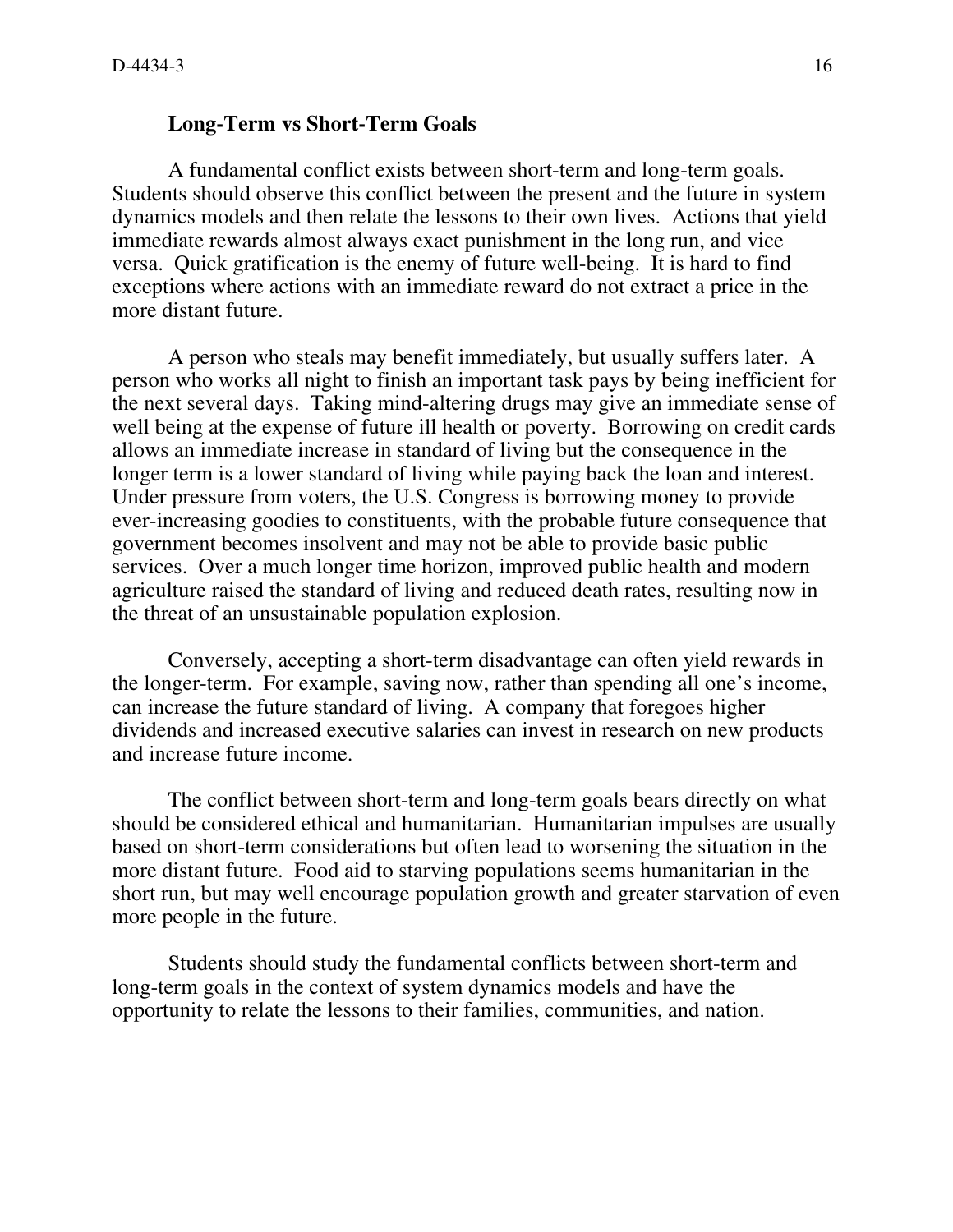## **ACHIEVING THE BENEFITS OF A SYSTEMS EDUCATION**

A systems thinking and systems modeling curriculum will not automatically yield the lifetime insights and personal guidance that I have been discussing. A student might easily go through the motions of working with models without gaining the understanding that is potentially available.

# **Experience and Participation**

Students will not internalize their understanding of systems merely from being told. Nor will discussion and debate be effective. Coming to an understanding of systems must be a participative activity. Learning about systems in not a spectator sport, such learning comes from active involvement. One does not learn to ride a bicycle or play basketball from lectures alone; one must practice. A person learns from experience. Computer modeling allows an accelerated vicarious experience.

# **The Deeper Lessons**

A student can work with computer simulation models without realizing the deeper lessons that should be absorbed. Most learning for the 21st century that I have discussed can be missed by students unless the right guidance is provided. Students must create their own models and learn from trial and error. They must be led toward models that can teach the lessons that I have been discussing. Even with models that contain the lessons, students can miss the most important implications, so they should be encouraged to see the deeper consequences of what they are doing. They should relate what they are learning to systems they already know in families, community, and school.

# **Systems Thinking vs System Dynamics**

This conference is advertised as "Systems Thinking and Dynamic Modeling." Consider those two activities in the context of learning for the 21st century. I understand and define the two terms, systems thinking, and dynamic modeling, to mean quite different activities.

Systems thinking appears to be thinking about systems, talking about the characteristics of systems, acknowledging that systems are important, discussing some of the insights from system archetypes, and relating the experiences people have with systems. Systems thinking is lecturing about systems as I am doing tonight. Systems thinking can be a door opener and a source of incentive to go deeper into the study of systems. But I believe that systems thinking has almost no chance of instilling the lessons that I have described. Systems thinking will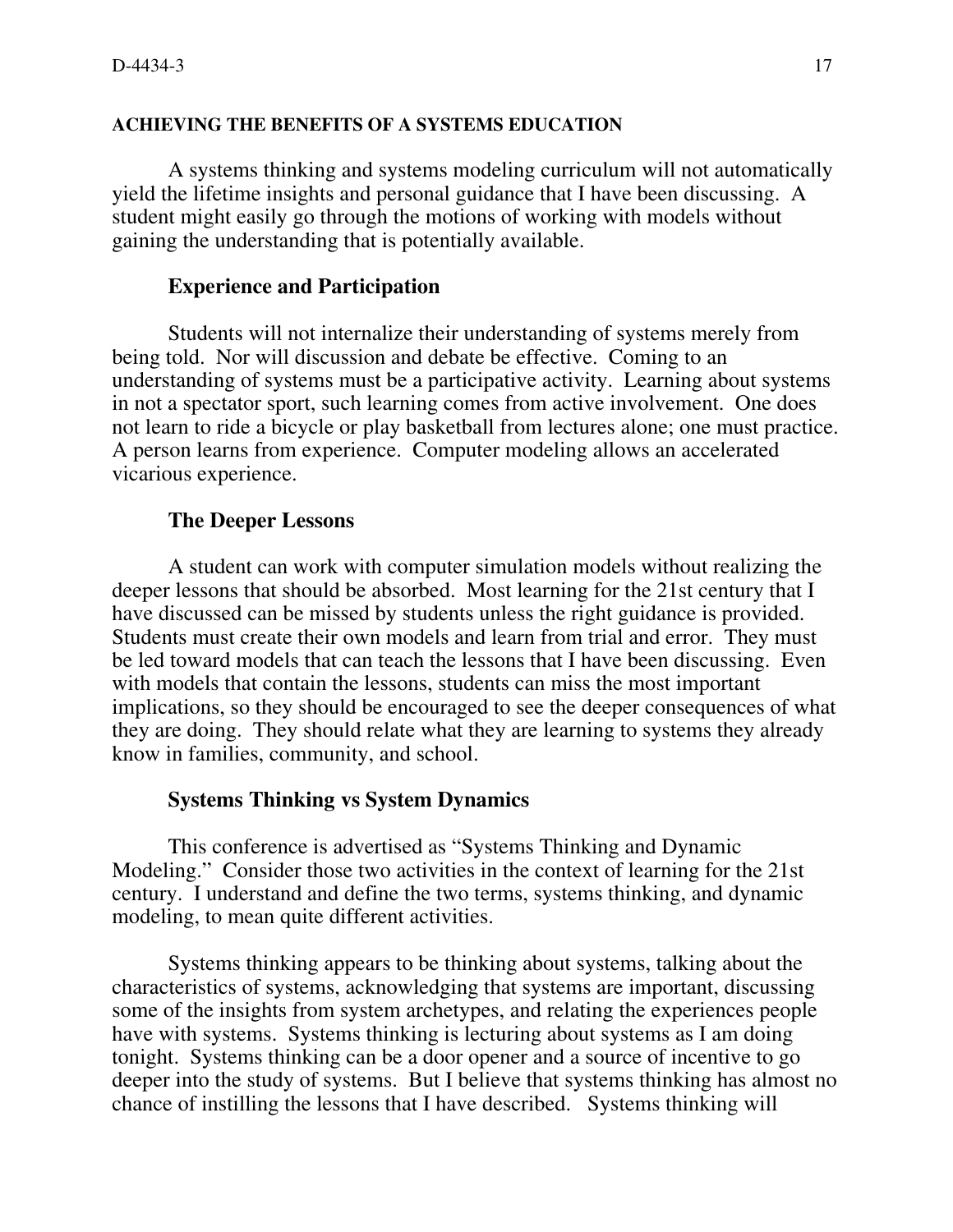$\overline{a}$ 

change very few of the mental models that students will use in their future decision making. Systems thinking is not more than five percent of a systems education.

On the other hand, system dynamics modeling is learning by doing. It is learning through being surprised by the mistakes one makes. System dynamics modeling is a participative activity in which one learns by trial and error and practice. I believe that immersion in such active learning can change mental models.

## **Revision of Road Maps**

Many of you are already familiar with the Road Maps series being written by undergraduate students at MIT with my guidance. Road Maps are documents intended as a self-study guide to learning about systems. First drafts of four chapters have been available through the Creative Learning Exchange.1

However, in thinking about lessons that students should learn, it became clear that intended insights about systems could be missed. Work with systems was there, but implications had not been stressed. We are now revising the early drafts of Road Maps to be more explicit about fundamental principals of systems and to call attention to the general characteristics of systems that should be observed. The series is also being extended to more comprehensive chapters.

#### **On Teaching Systems**

I believe that confining student learning to systems thinking and to discussion about systems will convey very little understanding of the nature and behavior of the systems within which we live.

To appreciate the nature of systems, students must have extensive personal experience in working with systems. This means creating system dynamics models on a computer, simulating their behavior, exploring how the models respond to changes in structure and policies, and comparing model behavior to the real systems being represented. Such active modeling should extend at least throughout the several years of middle school and high school. As early as possible, schools should move away from canned models that have been previously prepared for student use. Instead, students should create models, examine their short comings, and learn from discovering improvements.

<sup>&</sup>lt;sup>1</sup> Creative Learning Exchange, Lees Stuntz, Executive director, 1 Keefe Road, Acton, MA, 01720, tel: 978-287-0070, fax: 978-287-0080.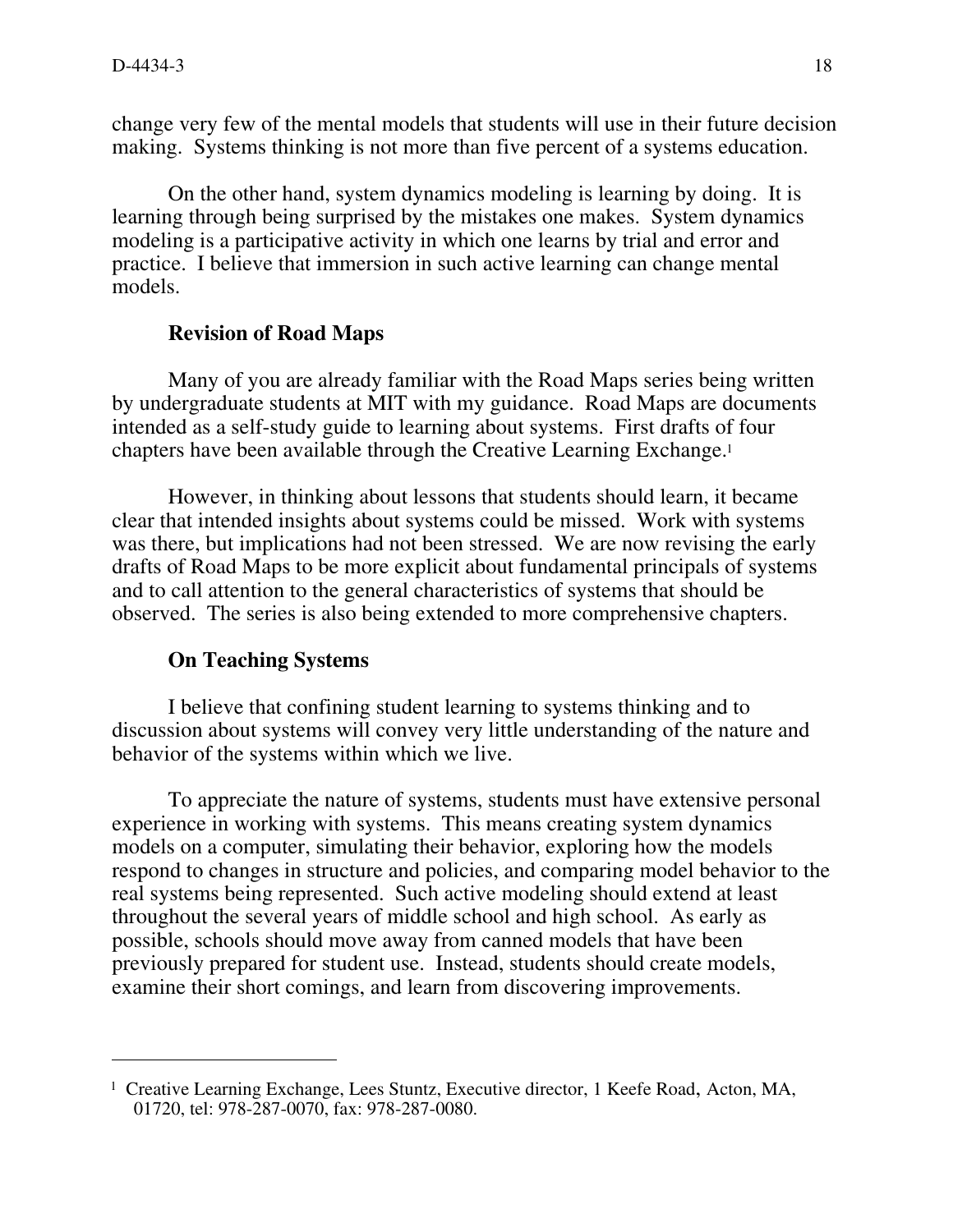Students should gain experience in modeling systems in which they have a personal interest. Such systems can be drawn from family and community situations. Items from the newspapers should be converted to formal models to reveal student understanding of current events, to detect omissions and contradictions in the news items, and to provide practice in moving in both directions between mental and computer models. History and literature likewise provide material that can be made more explicit and understandable through modeling.

Throughout student work with models, more should be learned than just the details of the models themselves. Beneath such models are the underlying principles of systems (Forrester, 1968). Beyond such models are the kinds of learning discussed in this talk. Students probably will not see such general and transferable insights merely from exposure to models. The larger and more enduring lessons must be pointed out. Students should work with examples of the broader implications. Such active use of the insights will thereby become part of their thinking and the way they look at the world around them.

# **For Further Reading**

- Alfeld, Louis Edward, and Alan K. Graham. 1976. *Introduction to Urban Dynamics*. Waltham, MA. Pegasus Communications. 333 pp.
- Forrester, Jay W. 1961. *Industrial Dynamics*. Waltham, MA. Pegasus Communications. 464 pp.
- Forrester, Jay W. 1968. *Principles of Systems*. (2nd ed.). Waltham, MA. Pegasus Communications. 391 pp.
- Forrester, Jay W. 1969. *Urban Dynamics*. Waltham, MA. Pegasus Communications. 285 pp.
- Forrester, Jay W. 1971. *World Dynamics*. (1973 second ed.). Waltham, MA. Pegasus Communications. 144 pp. Second edition has an added chapter on physical vs. social limits.
- Forrester, Jay W. 1975. *Collected Papers of Jay W. Forrester*. Waltham, MA. Pegasus Communications. 284 pp.
- Forrester, Nathan B. 1973. *The Life Cycle of Economic Development*. Waltham, MA. Pegasus Communications. 194 pp.
- Foster, Richard O. (1970). *The Dynamics of Blood-Sugar Regulation*. M.Sc. thesis, M. I. T.
- Goodman, Michael R. 1974. *Study Notes in System Dynamics*. Waltham, MA. Pegasus Communications. 388 pp.
- Hagen, Everett E. (1962). *On the Theory of Social Change*. Homewood, Illinois: Dorsey Press. 557 pp.
- Lyneis, James M. 1980. *Corporate Planning and Policy Design: A System Dynamics Approach*. Waltham, MA. Pegasus Communications. 520 pp.
- Mass, Nathaniel J., ed., 1974. *Readings in Urban Dynamics: Volume I*, Waltham, MA. Pegasus Communications, 303 pp.